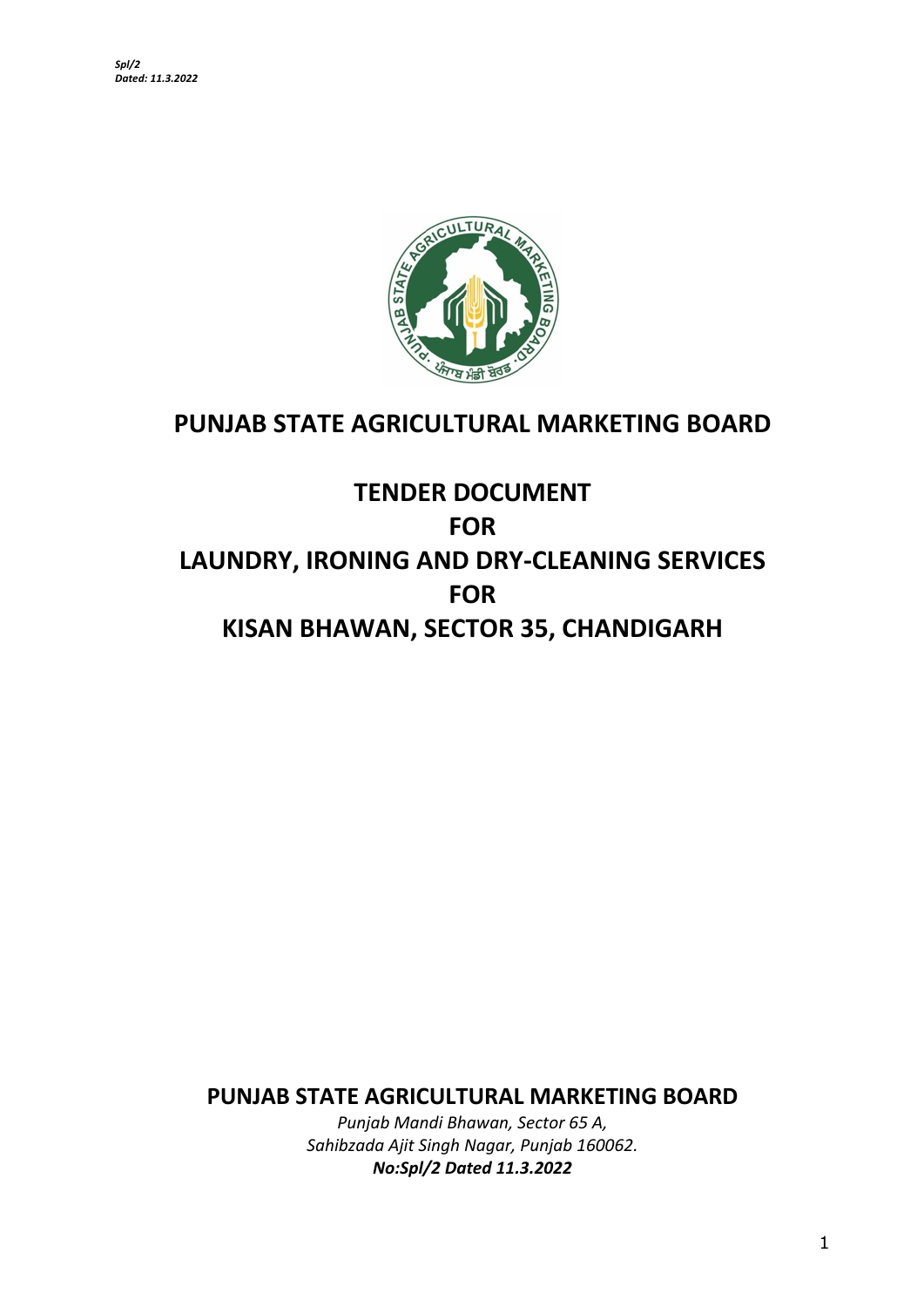

## **PUNJAB STATE AGRICULTURAL MARKETING BOARD TENDER NOTICE FOR LAUNDRY, IRONING AND DRY-CLEANING SERVICES**

Punjab Mandi Board invites sealed tender from reputed, experienced and financially sound Launderers & Dry Cleaners for Laundry, Ironing and Dry-Cleaning Services for Linen, Blankets, Curtains, Sofa Set, Office Chairs,Carpet, Quilt Covers, Pillow Covers, Towels, Door Mats etc. at Kisan Bhawan, Sector 35 Chandigarh, for a period of 2 years from the date of award of contract.

| 1.  | Name of Work                                                                                                   | Laundry / Ironing / Dry Cleaning Services for Linen, Blankets, Curtains, Sofa set,<br>Office Chairs, Carpet, Quilt Covers, Pillow Covers, Towels, Door Mats etc. for<br>Kisan Bhawan, Sector 35 Chandigarh, |  |
|-----|----------------------------------------------------------------------------------------------------------------|-------------------------------------------------------------------------------------------------------------------------------------------------------------------------------------------------------------|--|
| 2.  | <b>Earnest Money Deposit</b>                                                                                   | Rs.25,000/-(Rupees Twenty Five Thousand only) by crossed Bank Draft /<br>Banker's Cheque drawn in favour of MDF (Marketing Development Fund).                                                               |  |
| 3.  | Date of issue of tender                                                                                        | Tender will be available from 11.3.2022 to 3.4.2022                                                                                                                                                         |  |
| 4.  | Last date and time of receipt<br>of Tenders                                                                    | 4.4.2022 upto 3.00 p.m.                                                                                                                                                                                     |  |
| 5.  | Date of Pre-Bid Meeting                                                                                        | 21.3.2022 at Punjab State Agricultural Marketing Board, Committee Room<br>No:117, Punjab Mandi Bhawan, Sector 65 A, Sahibzada Ajit Singh Nagar,<br>Punjab 160062 @ 12:30PM                                  |  |
| 6.  | Address at which the Tenders<br>are to be submitted in physical<br>form duly signed and stamp at<br>each page. | In hard copy at Punjab State Agricultural Marketing Board, Punjab Mandi<br>Bhawan, Sector 65 A, Sahibzada Ajit Singh Nagar, Punjab 160062.                                                                  |  |
| 7.  | Date and time of opening of<br>Tender                                                                          | 4.4.2022 at 3.30 p.m.                                                                                                                                                                                       |  |
| 9.  | Place of opening Tenders                                                                                       | Punjab State Agricultural Marketing Board, Committee Room No: 117, Punjab<br>Mandi Bhawan, Sector 65 A, Phase 11, Sahibzada Ajit Singh Nagar, Punjab<br>160062.                                             |  |
| 10. | Penalty                                                                                                        | As per Tender Clause                                                                                                                                                                                        |  |
| 11. | Validity of Offer                                                                                              | 90 days from the date of opening the Tenders.                                                                                                                                                               |  |
| 12. | Commencement of work                                                                                           | Within 30 days on the issuance of work order                                                                                                                                                                |  |
| 13  | Corrigendum(if any)                                                                                            | Will be published on https://emandikaran-pb.in                                                                                                                                                              |  |
| 14  | Availability<br>ofTender<br>Document                                                                           | Tender documents to be downloaded from https://emandikaran-pb.in                                                                                                                                            |  |
| 15  | For Tender related queries                                                                                     | <b>Contact Person Chief Operating Officer</b><br>E-mail :chiefop@punjab.gov.in<br>Mobile No96460-16163                                                                                                      |  |

1. The tender shall be submitted in physical format with specified documents sealed in an envelope of appropriate size endorsed on the outside face as under:

*"Laundry, Ironing and Dry-Cleaning Services at Kisan Bhawan, Sector 35 Chandigarh"*

- 2. The envelope containing the tender documents as per instructions mentioned above shall be deposited in the tender box available office of Care Taker, Punjab State Agricultural Marketing Board, Punjab Mandi Bhawan, Sector 65 A, Sahibzada Ajit Singh Nagar, Punjab 160062
- 3. In case the date of opening of tenders is declared as a holiday, the tenders will be opened on the next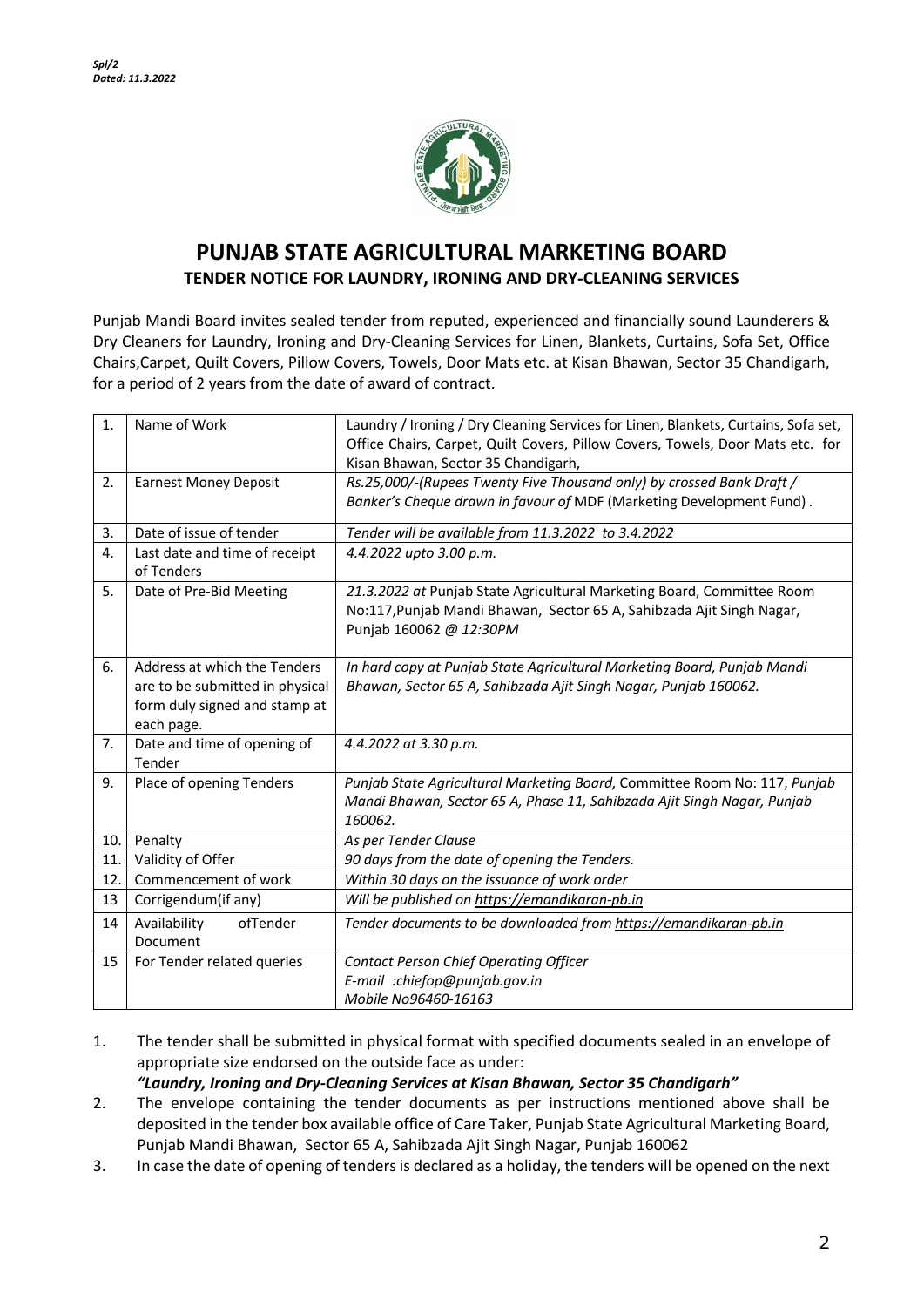working day at the same time.

- 4. For complete details and formats of Bid documents please log on to website *https://emandikaran-pb.in*.
- 5. Punjab State Agricultural Marketing Boardreserves the right to reject any/all proposals without assigning any reason whatsoever

-sd-

**Secretary Punjab State Agricultural Marketing Board**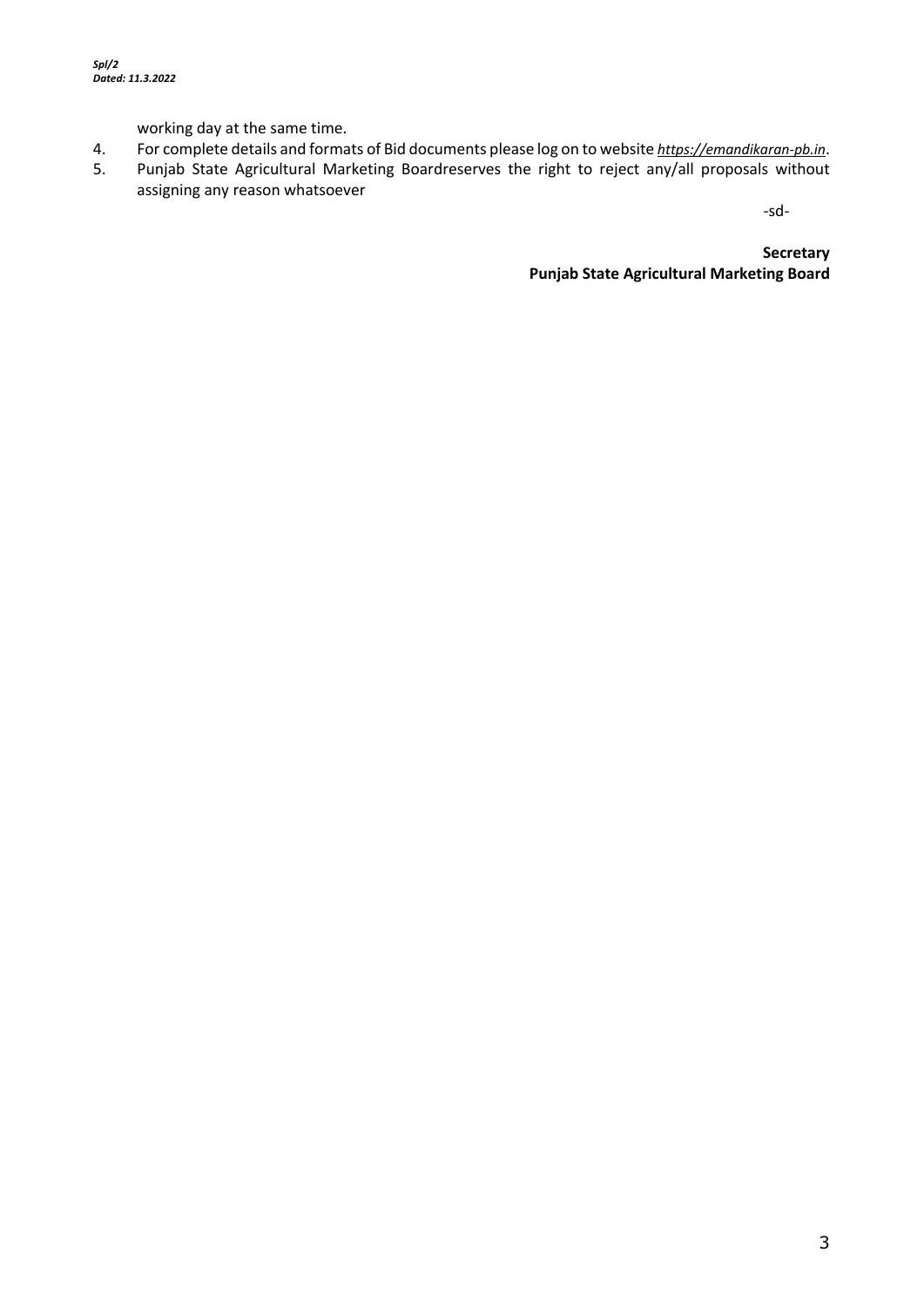#### **INSTRUCTIONS**

- 1. Punjab State Agricultural Marketing Boardrequires the services of reputed, well established and financially sound Launderers and Dry-Cleaning Company / Firm/ Agency (hereinafter referred to as Agency) to provide laundry, Ironingand dry-cleaning services for linen, Towels, Blankets, Sofa Set, Officer Chair, Carpet,Quilt covers, Curtains, Door mats etc for Kisan Bhawan, Sector 35 Chandigarh
- 2. Location from where laundry, Ironing and dry-cleaning items are to be collected: Kisan Bhawan, Sector 35 Chandigarh.
- 3. The item wise details of work are given at **Annex B.** The requirement is only indicative and can change.
- 4. The tenderer should have sufficient pool of men and machine to cater to theneeds.
- 5. The contract will be initially for a period of one year and shall commence from the date of signing of the agreement which may be renewed further for a period of 1+1 year, if performance found to be satisfactory.
- 6. Punjab Mandi Board, however, reserves right to terminate/curtail the contract at any time after giving 15 days' notice to the selected Agency without assigning anyreason.
- 7. The tender shall be submitted in physical format with specified documents sealed in an envelope of appropriate size endorsed on the outside face as under: "Laundry, Ironing and Dry-Cleaning Services for Kisan Bhawan, Sector 35 Chandigarh," The envelope containing the tender documents as per instructions mentioned shall be deposited in the tender box available office of Care Taker, Punjab State Agricultural Marketing Board, Punjab Mandi Bhawan, Sector 65 A, Sahibzada Ajit Singh Nagar, Punjab 160062
- 8. Punjab Mandi Board will not be responsible for any postal delay/loss/non-receipt thereof. No consideration will be given to a Tenders received after the time/date specified above and such Tenders are deemed to be rejected.
- 9. Tenders submitted by a firm shall be signed separately by proprietor, each partner thereof and in the absence of any partner, shall be signed by the Power of Attorney holder. Tender by a company shall be executed by person(s) duly authorized under the resolution of the Board of Directors of theCompany.
- 10. The proposals will be opened at 3.30 P.M. on 4.4.2022 at the Committee Room No. 117, Punjab State Agricultural Marketing Board, Punjab Mandi Bhawan, Sector 65 A, Sahibzada Ajit Singh Nagar, Punjab 160062, in the presence of bidders or the bidders duly authorized representatives. The authorized representatives should bring necessary authority letters under an official letterhead of the bidders conferring full and comprehensive authority to deal with all matters relating to the tenders.
- 11. The Contractors should quote in figures the rate/amount tendered by them. The amount for each item should be worked out and the requisite totals given. The rates quoted shall be all inclusive rates for the item of work described, including materials, labour, machinery, carriage & transport, supervision, overheads & profits, mobilizing, all taxes, and other charges whatsoever including any anticipated or un-anticipated difficulties etc. complete for proper execution of the work/services as per specifications and no claim whatsoever for any extra payment shall be maintainable. However, any changes in the taxing structure shall be payable extra.
- 12. Canvassing in connection with Tenders is strictly prohibited and the Tenders submitted by the Contractors who resort to canvassing will be liable for rejection.
- 13. All corrections such as cuttings, interpolations, omissions and over-writings shall be signed by the Tenderer.
- 14. GST, works contract tax, or any other tax, any royalties, duties, levies, cess, entry tax, Octroi, profession tax, turnover tax, or of like on material or finished work in respect of this contract shall be payable by the Tenderer and Punjab Mandi Board will not entertain any claim whatsoever in respect of the same, and nothing extra shall be paid/reimbursed for the same subsequently. However, any changes in the taxing structure shall be payable extra.
- 15. The bidder has to sign each and every page of this tender document.
- 16. The L-1 bidder has to sign a formal agreement on stamp paper within 30 days of award of work.
- 17. The bidder are advised to inspect and examine the location where the material is to be collected for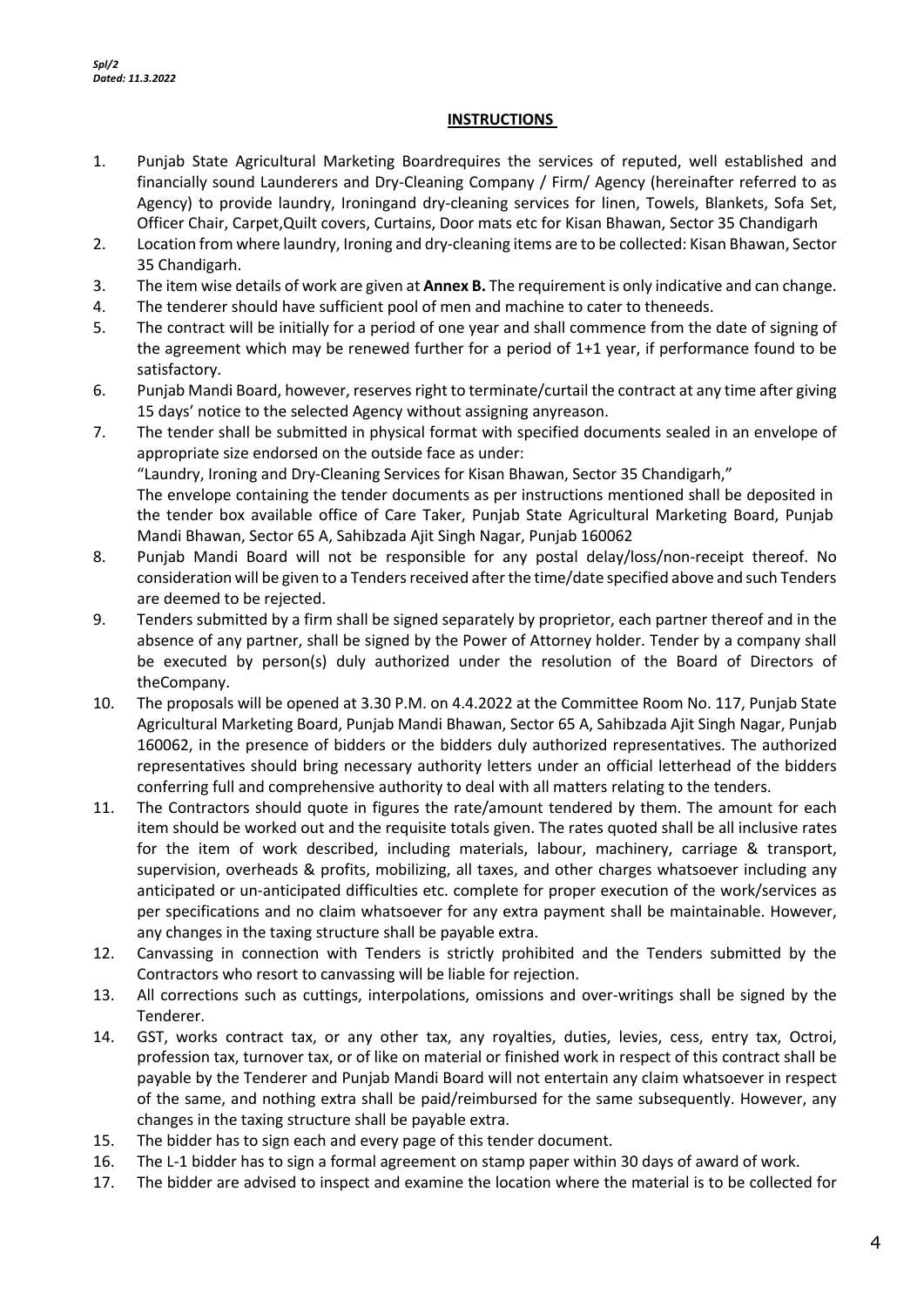laundry, dry-cleaning and ironing purposes, its surroundings and satisfy themselves before submitting their Tenders as to the nature of the work and other aspects pertaining to the work, the form and nature of the site, the means of access to the site and in general shall themselves obtain all necessary information as to risks, contingencies and other circumstances which may influence or affect their Tender.

- 18. The bidder shall be deemed to have full knowledge of the site whether he inspects it or not and no extra charges consequent on any misunderstanding or otherwise shall be allowed. The Tenderer shall be responsible for arranging and maintaining at his own cost all materials, tools and plants, facilities for workers and all other services required for executing the work unless otherwise specifically provided for in the Contract documents.
- 19. Submission of a Tender by a Tenderer implies that hehas read this notice and all other Contract documents and has made himself aware of the scope and specifications of the work to be done & local conditions and other factors having a bearing on the execution, of the work.
- 20. All entries in the tender shall either be typed or be written in ink. Erasure and over writings are not permitted and may render such tenders liable to summary rejection. All cancellations and insertions shall be duly attested by the tenderer.
- 21. The offer shall be kept open for acceptance for a period of THREE MONTHS from the date of opening of tenders. In case Punjab State Agricultural Marketing Board calls for negotiations, such negotiations shall not amount to cancellation or withdrawal of the original offer which shall be binding on the bidders.
- 22. Upon acceptance of tender, the successful bidder must deposit the BG of amount of Rs. 50,000/- as a security deposit for the period of the contract.
- 23. Failure to deposit the Security Deposit within the stipulated time, may lead to cancellation of the award of work.
- 24. Punjab State Agricultural Marketing Board reserves the right of forfeiture of Security Deposit in addition to other claims and penalties in the event of the contractor's failure to fulfill any of the contractual obligations or in the event of termination of contract as per terms and conditions of contract. Punjab State Agricultural Marketing Board reserves the right to set off the Security Deposit, against any claims of any other contracts with Punjab State Agricultural Marketing Board
- 25. No interest shall be payable BG or on any moneys due to the contractor.
- 26. The acceptance of Tender will rest with Punjab State Agricultural Marketing Board which does not bind itself to accept the lowest tender or any tender and reserves to itself full rights to reject any or all of the tenders without assigning any reasons whatsoever.
- 27. Conditional tenders, tenders containing absurd or unworkable rates and amounts, tenders which are incomplete or otherwise considered defective and tenders not in accordance with the tender conditions, specifications etc., are liable to be rejected.
- 28. If the bidder deliberately gives wrong information in his tender, Punjab State Agricultural Marketing Board reserves the right to reject such tender at any stage or to cancel the contract, if awarded and forfeit the Earnest Money/ Security Deposit/ any other moneys due
- 29. The successful bidder should not sub-contract the part or complete work detailed in the tender. The tenderer is solely responsible to Punjab State Agricultural Marketing Board for the work awarded to him
- 30. NO DEVIATIONS to the tender conditions/specifications will be accepted.
- 31. The bidders must have 24X7 complaint attending service setup. In case of any call, the same must be attended within two hours.
- 32. The registered office,operational shop and workshop of the Agency must be located in Chandigarh and/or SAS Nagar (Punjab)
- 33. The Agency should have an experience of at least last 3 years (calculated from the date of the issue of tender) for carrying out laundry / dry cleaning services owned or provided to reputed private companies/Public Sector Companies/Banks /Central and State Government Departments shall be preferred. In such cases, proof of Governments/ PSUs/Bank/reputed private firms during previous years, attested copies of the supply order must be enclosed.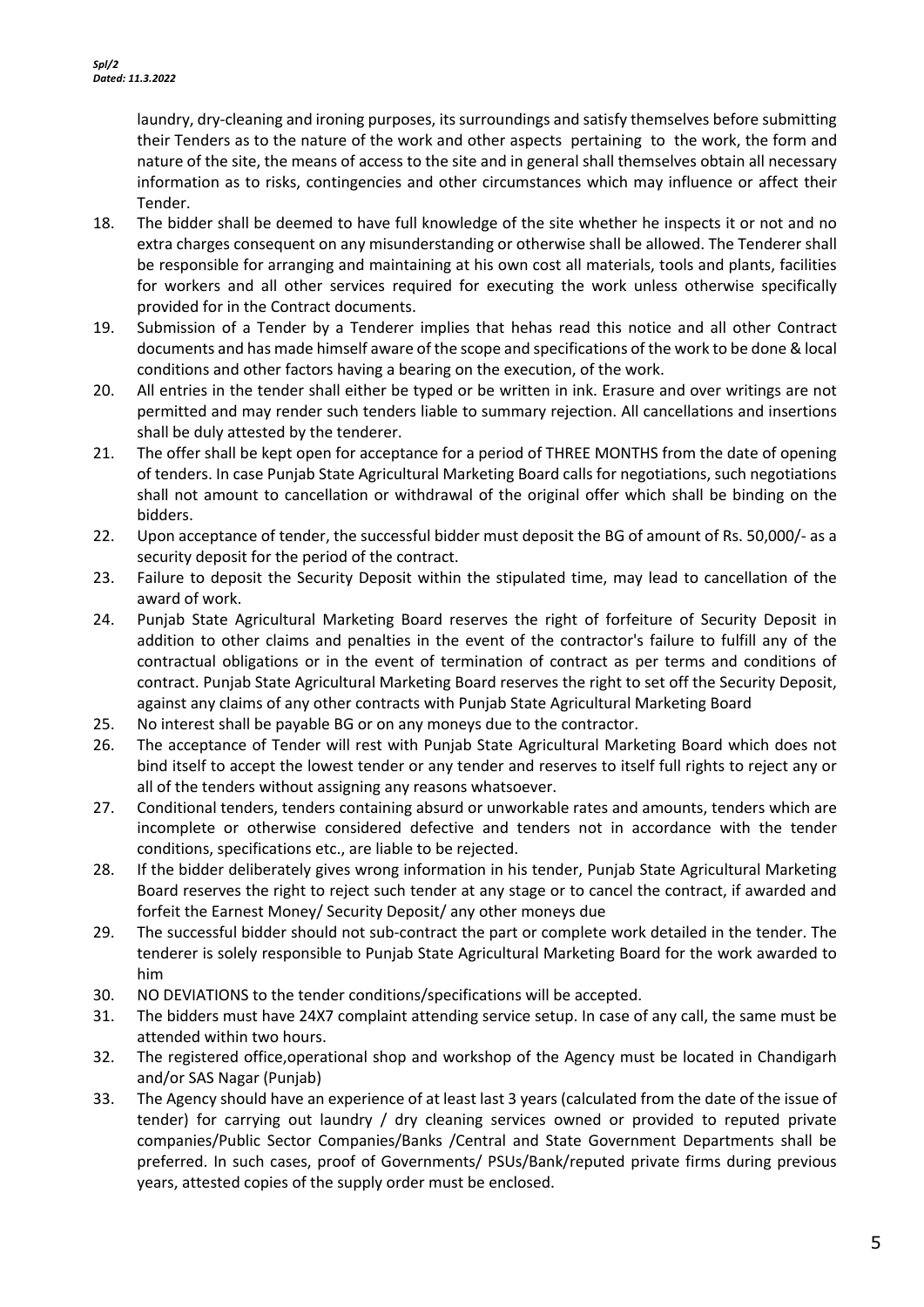- 34. The Agency should have its own Bank Account.
- 35. The Agency must have on roll its own staff and machineryfor carry out the laundry works, details of the same should be included in the Bid as per format in Annex D.
- 36. Punjab State Agricultural Marketing Board may depute its officials to visit the site of launderer/dry cleaner shop and workshop to verify theavailabilityofmachinery and staff.
- 37. The selected / contracted agency shall be required to collect the linen fromKisan Bhawan as per the Annex B or as required by Punjab State Agricultural Marketing Boardand transport it to the agency's premises for wash / dry / iron or dry clean as the case may be. The material so collected shall be returned within such time as prescribed in time frame fixed in the bid according to the time frame. Timings for collecting material from Kisan Bhawan and delivery at the same, between 8:30 am to 9:30 am, duly completed in all manner as stated in the bid
- 38. The selected / contracted agency shall be liable to prepare the list of items taken for laundry / dry cleaning and recorded in the register on routine basis, to be kept at the Kisan Bhawan. The selected vendor shall prepare and submit a monthly bill to Punjab State Agricultural Marketing Board which shall be based on consolidatedlist of items taken on daily basis. (Copy of the record register to be placed along with the bill)
- **39.** The agency should use only the electro-mechanical washing and drying facility. **Washing by hand and drying on the grounds/lawns shall not be acceptable (drying only by machine dryers is acceptable).**
- 40. The agency shall use only high-quality washing detergents, reagent, disinfectants, softner, whitening agents for maintaining softness and durability of linens being washed / dry cleaned. The agency shall use only mild scent for the clothes/ fabrics. Woolen / quilt and silk items shall only be dry cleaned.
- 41. Unfavorable weather shall not be ground for any relaxation of the time frame of delivery.
- 42. If any item is delivered damaged / deteriorated / torn / lost after being washed/ dried/ treated/ ironed / dry cleaned by the agency then the material shall be rejected by the competent authority of Punjab State Agricultural Marketing Board. In such cases the agency shall be liable either to replace the same with fresh ones of same brand /quality or pay for the price of such items at relevant market price. The decision of Competent Authority of Punjab State Agricultural Marketing Board in this regard shall be final and binding on the agency
- 43. The agency shall be required to sign and duly authenticate all the pages in tender documents and other documents being submitted along with tender.
- 44. For all purposes of the contract including arbitration there under, the address of the contractor mentioned in the Tender shall be final unless the contractor notifies a change of address by a separate letter sent by registered post which is duly acknowledged by an authority in Punjab State Agricultural Marketing Board. The contractor shall be solely responsible for the consequences of any omission or error to notify change of address in the aforesaid manner.
- 45. In case of breach of any of terms and conditions mentioned above, the Competent Authority of Punjab State Agricultural Marketing Boardwill have the right to cancel/terminate/curtail the Contract without notice or assigning any reason thereof, and nothing will be payable by this Authority in that event and the Security Deposit shall be forfeited.
- 46. In case of failure of the contract to perform the contract satisfactorily, the same will be cancelled and fresh contract will be floated at the risk and cost of the default agency in addition to forfeiture of Security Deposit.
- 47. For delayed supply of items taken for laundry / dry cleaning / ironing the agency shall be liable to pay penalty at the rate of 1.5 % of contract subject to a maximum 5%. For delay to deliver the items taken for laundry / dry cleaning beyond 5 days the item will be treated as lost and the agency shall be liable to replace the item with a new item to the salinification of the Chief Operation Officer of Kisan Bhawan.
- 48. The contracted Agency will be provided with space for ironing of clothes at Kisan Bhawan and shall make available one person to be available for the same.
- 49. The use of electricity at Kisan Bhawan would be charged to Contracting Agency as per the meter reading at prevailing rates.
- 50. In case cloths washed/dry cleaned/ironed by the contracted Agency found to be not properly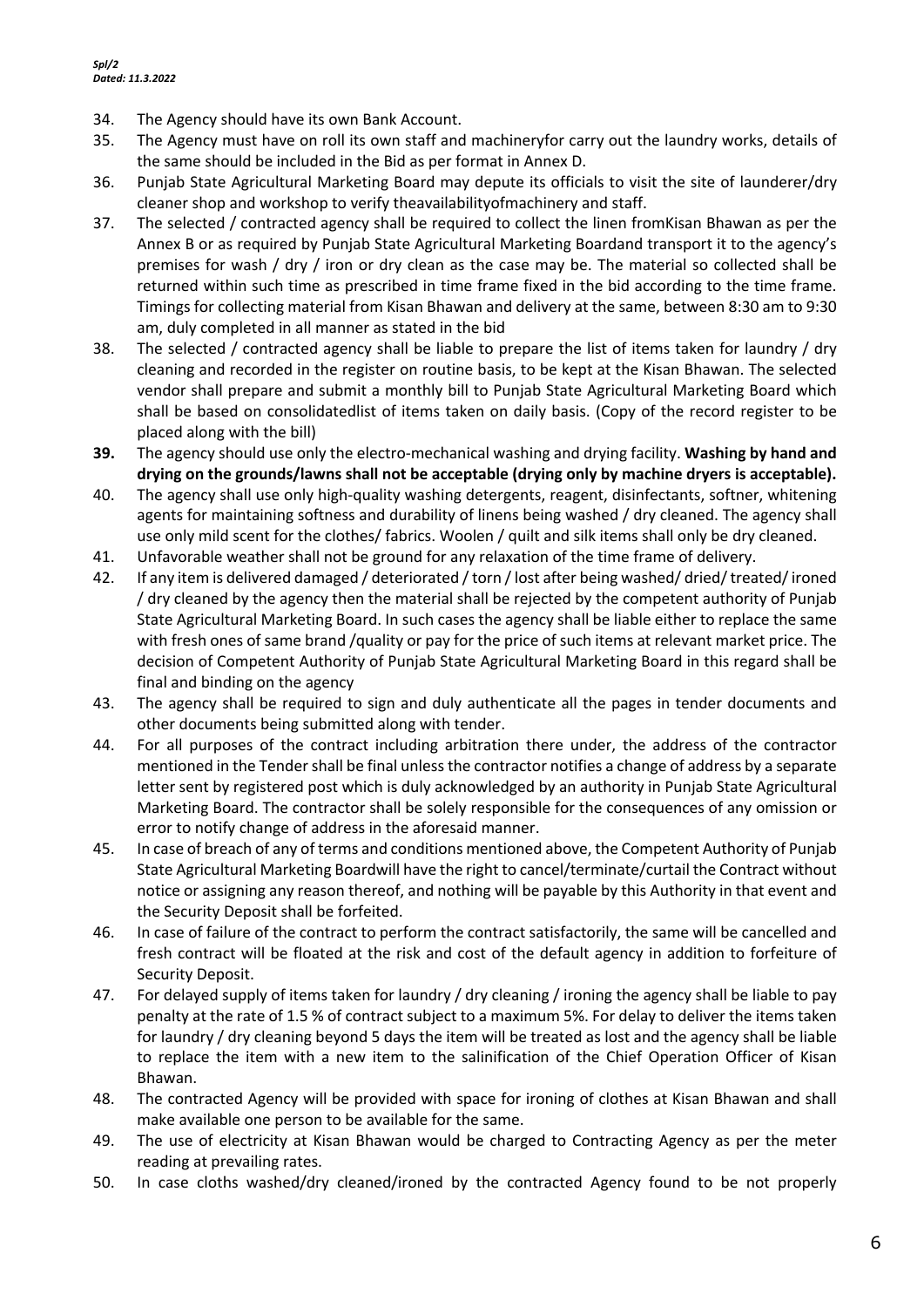cleaned/ironed then the Contracting Agency shall be required to again clean/iron the items without any additional charges.

- 51. Loss/damage of any linen items will be recovered from Contracting Agency as per the following rates
	- (a) Furnishing, New/White/Colored line uniform etc: Full Value
	- (b) Line/Uniforms those are 3 to 6 months old: 75% value
	- (c) Line/Uniforms those are more than 6 months old: 50% value
- 52. All Table/Room linen, Frills etc will be properly washed, dried, ironed and starched every day. Contracting Agency will extend ironing services for the dining room linens to remove creases, spots and folds as and when required.
- 53. In case of any dispute arising out of this contract, the decision of the Chief Operating Officer,Kisan Bhawan shall be final and binding on Contracting Agency as well and the decision shall not be questioned.
- 54. No request for increase in rates for washing and Dry Cleaning will be entertained during the contract period.
- 55. Ironing whether done with steam presses, calendar machines or heavy hot-headed presses should be such as not to damage the laundry.
- 56. Laundry should not be washed in hard water, or harsh detergent alkalis, bleaches, stabilizers, bluing agents so as to damage the clothing materials, only approved methods of washing should be carried out. In case of doubt a trial or test should be approved by the Chief Operating Officer.
- 57. Spot, stain, soil removal is a necessary requirement of good laundry services, and the launderers should take steps to see that the washing or dry-cleaning is "spotless".
- 58. Launderers will maintain their own transport arrangement to carry the laundry which will be parked in the proper areas.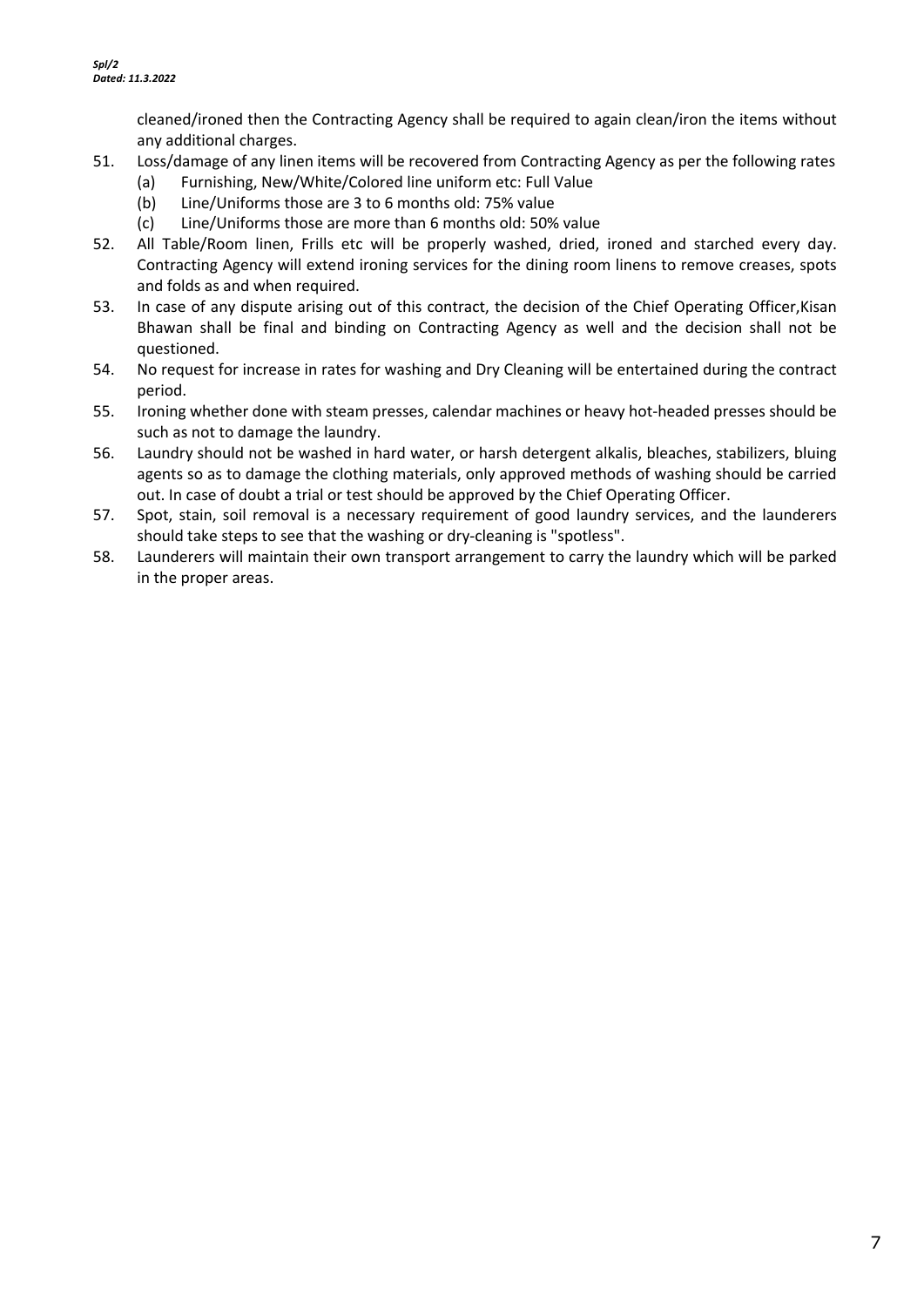#### **ANNEXURE-A**

#### **Details of contracts/Own Shop**

Details of owned services or provide contracts with Central Government/State Governments/PSUs/ Reputed Private Firms/Own shop handled by the tendering Agency for providing hiring of laundry services during the last three years in the following format (attested copies of the last three years work award may beenclosed):

| <b>SN</b> | Details of Client or if only shop operated<br>privately - pl provide shop and workshop | Amount of<br>Contract(In Rs. per                                    | <b>Duration of Contract</b> |    |
|-----------|----------------------------------------------------------------------------------------|---------------------------------------------------------------------|-----------------------------|----|
|           | details                                                                                | year) / if only shop<br>operated privately -<br>pl provide Turnover | From                        | To |
|           | Name:                                                                                  |                                                                     |                             |    |
|           | Address                                                                                |                                                                     |                             |    |
|           | <b>Contact Person</b>                                                                  |                                                                     |                             |    |
|           | Name<br>٠                                                                              |                                                                     |                             |    |
|           | Mobile No<br>$\bullet$                                                                 |                                                                     |                             |    |
|           | Email                                                                                  |                                                                     |                             |    |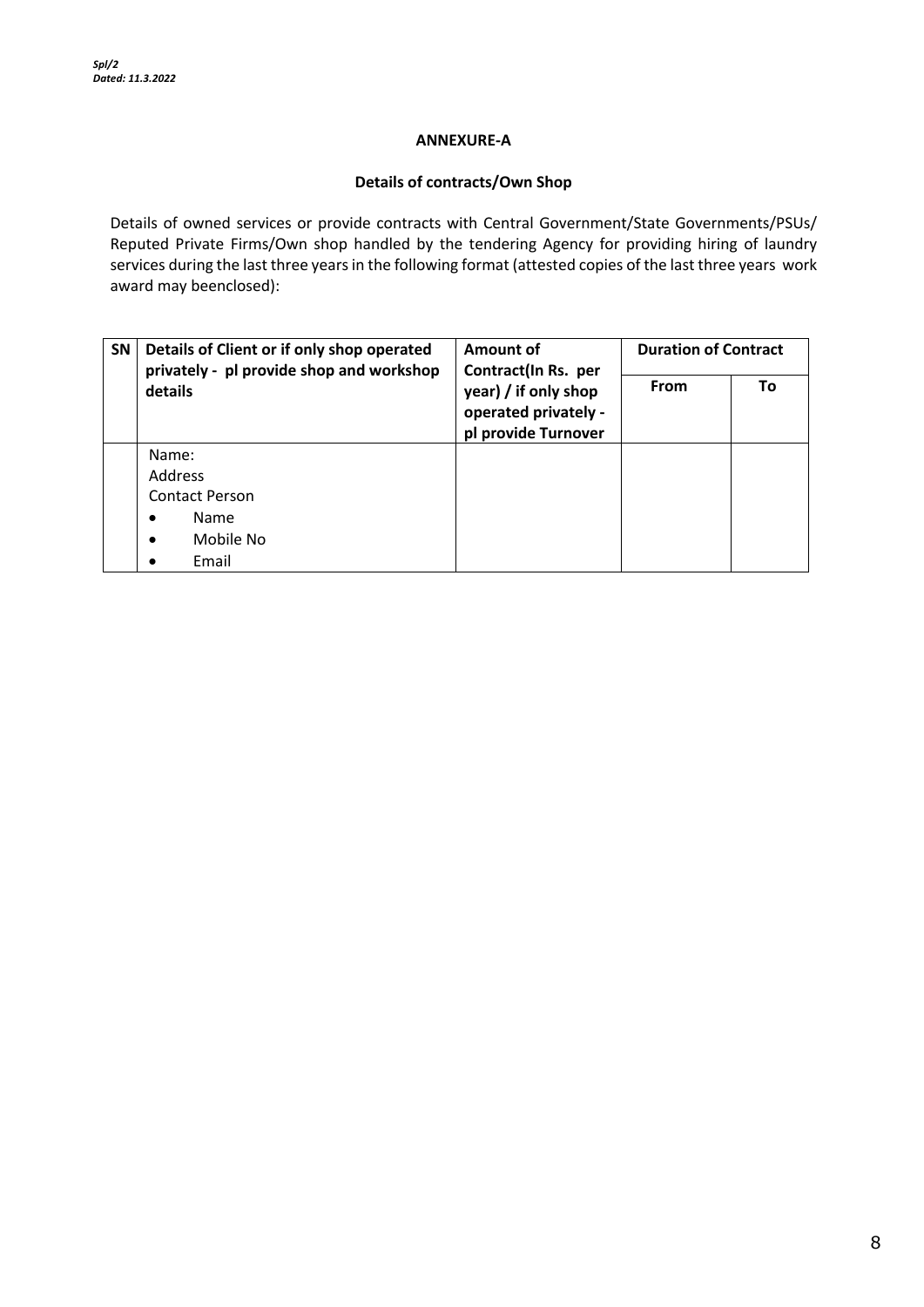**Annex - B PRICE BID- BILL OF QUANTITIES**

| SN             | <b>Item Description</b>        | Work to be done       | Frequency of<br>work* | Quantities/<br>Month (Nos) | Price (Rs. per<br>unit) | <b>Total price</b> |
|----------------|--------------------------------|-----------------------|-----------------------|----------------------------|-------------------------|--------------------|
| $\mathbf{1}$   | <b>Bed Sheet Single</b>        | Wash, Dry, Iron       | Thrice in a week      | 960                        |                         |                    |
| $\overline{2}$ | <b>Bed Sheet Double</b>        | Wash, Dry, Iron       | Daily                 | 780                        |                         |                    |
| 3              | <b>Pillow Cover</b>            | Wash, Dry, Iron       | Thrice in a week      | 2500                       |                         |                    |
| 4              | <b>Bath Towel</b>              | Wash, Dry, Iron       | Daily                 | 780                        |                         |                    |
| 5              | <b>Hand Towel</b>              | Wash, Dry, Iron       | Daily                 | 780                        |                         |                    |
| 6              | <b>Window Curtains</b>         | Wash, Dry, Iron       | Once in Quarter       | 110                        |                         |                    |
| 7              | <b>Door Curtains</b>           | Wash, Dry, Iron       | Once in Quarter       | 180                        |                         |                    |
| 8              | Quilt Cover (Single)           | Wash, Dry, Iron       | Twice in a Year       | 26                         |                         |                    |
| 9              | Quilt Cover (Double)           | Wash, Dry, Iron       | Twice in a Year       | 104                        |                         |                    |
| 10             | <b>Blanket (Standard Size)</b> | Dry Clean & Iron      | Once in Quarter       | 100                        |                         |                    |
| 11             | <b>BathMats</b>                | Wash, Dry             | Once a week           | 100                        |                         |                    |
| 12             | Sofa Set (Single Seat)         | Dry Clean             | Once in Quarter       | 100                        |                         |                    |
| 13             | Office Chair                   | Dry Clean             | Once in Quarter       | 50                         |                         |                    |
| 14             | <b>Office Chair Cover</b>      | Wash, Dry             | Once in Quarter       | 165                        |                         |                    |
| 15             | Carpet                         | Dry Clean, Steam Iron | Once in Quarter       | 10                         |                         |                    |
| 16             | Gents Suit (3 Piece)           | Dry Clean, Steam Iron |                       |                            |                         |                    |
| 17             | Gents Suit(2 Piece)            | Dry Clean, Steam Iron |                       |                            |                         |                    |
| 18             | Paint                          | Wash, Steam Iron      |                       |                            |                         |                    |
| 19             | Shirt                          | Wash, Steam Iron      |                       |                            |                         |                    |
| 20             | Blazer                         | Dry Clean, Steam Iron |                       |                            |                         |                    |
| 21             | Ladies Suit (Silk)             | Dry Clean, Steam Iron |                       |                            |                         |                    |
| 22             | Ladies Suit Cotton             | Wash, Steam Iron      |                       |                            |                         |                    |
| 23             | Kurta Pajama                   | Wash, Steam Iron      |                       |                            |                         |                    |
| 24             | Saree Cotton                   | Wash, Steam Iron      |                       |                            |                         |                    |
| 25             | Saree Silk                     | Dry Clean, Steam Iron |                       |                            |                         |                    |

*\*this is subject to change as per Punjab Mandi Board/Kisan Bhawan requirements NOTE:*

*1.Quantities mentioned in the BOQ may vary to any extent depending upon the occupancy of hostel rooms.*

*2. Payment to be made on actual basis after completion of every month in arrears.*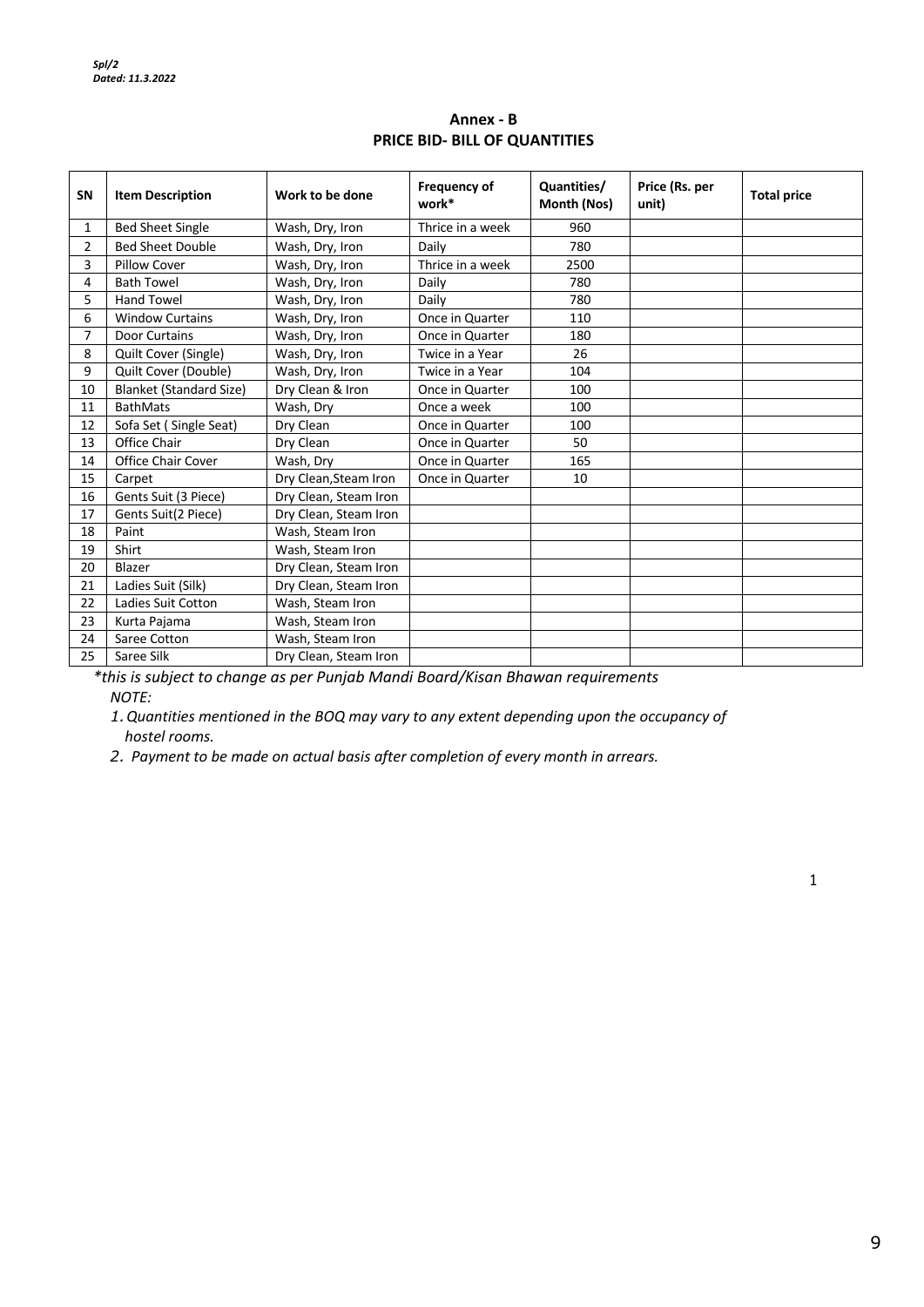#### **Annex – C**

#### **(On Vendor Official Letter Head and countersigned by a Chartered Accountant)**

To, the contract of the contract of the contract of the contract of the contract of the Date: Secretary Punjab State Agricultural Marketing Board, Punjab Mandi Bhawan, Sector 65 A, Sahibzada Ajit Singh Nagar, Punjab 160062

#### **CERTIFICATE FOR UNCONDITIONAL ACCEPTANCE OF TERMS & CONDITIONS, SPECIFICATIONS OF THE TENDER**

- 1. I / We refer to the tender notice issued by Punjab Mandi Board for**Laundry, Ironing and Dry Cleaning Services** at Kisan Bhawan, Sector 35 Chandigarh.
- 2. I / We hereby offer to perform, provide, execute, complete and maintain the works in conformity with the complete tender document, drawings, designs, conditions of contracts, specifications, schedule of quantities relating to the works for the sum of Rs……………………………………. at the respective rates quoted in the schedule of quantities(**Annex B**).
- 3. I / We have satisfied myself / ourselves as to the site conditions, examined the site and all aspects of the tender conditions, subject to above, I / We do hereby agree, should this tender be accepted,to:
	- (a) Abide by and fulfill all the terms and provisions of the said conditions
	- (b) Complete the works as mentioned in the tender document as per the satisfaction of the Punjab Mandi Board.
- 4. I / We have deposited an **earnest money ofRs. 25,000/- (Rupees Twenty-Five Thousand only) in** the form of Demand Draft / Banker's Cheque payable at SAS Nagar, which, I / We note, will not bear any interest and is liable for forfeiture as per the clauses mentioned in the tenderdocument.
- 5. I / We understand that you are not bound to accept the lowest/conditional or any tender youreceive.
- 6. I / We have not been black Listed by any Govt/PSU.
- 7. It is certified that the information provided is correct and nothing has been concealed.

| <b>SN</b> | Criteria                                                                                                                                 | To be filled by<br>the Tenderer |
|-----------|------------------------------------------------------------------------------------------------------------------------------------------|---------------------------------|
| 1         | Name of Agency                                                                                                                           |                                 |
| 2         | Nature of the concern : (i.e. Sole Proprietor or Partnership firm Company or a<br>Government Department or a Public Sector Organization) |                                 |
| 3         | Full address of Reg. Office:<br>Telephone No.:<br>Fax No:<br>e-Mail Address :                                                            |                                 |
| 4         | Full address of operating office:<br>Telephone No.:<br>Fax No:<br>e-Mail Address :<br>Name and contact number key person :               |                                 |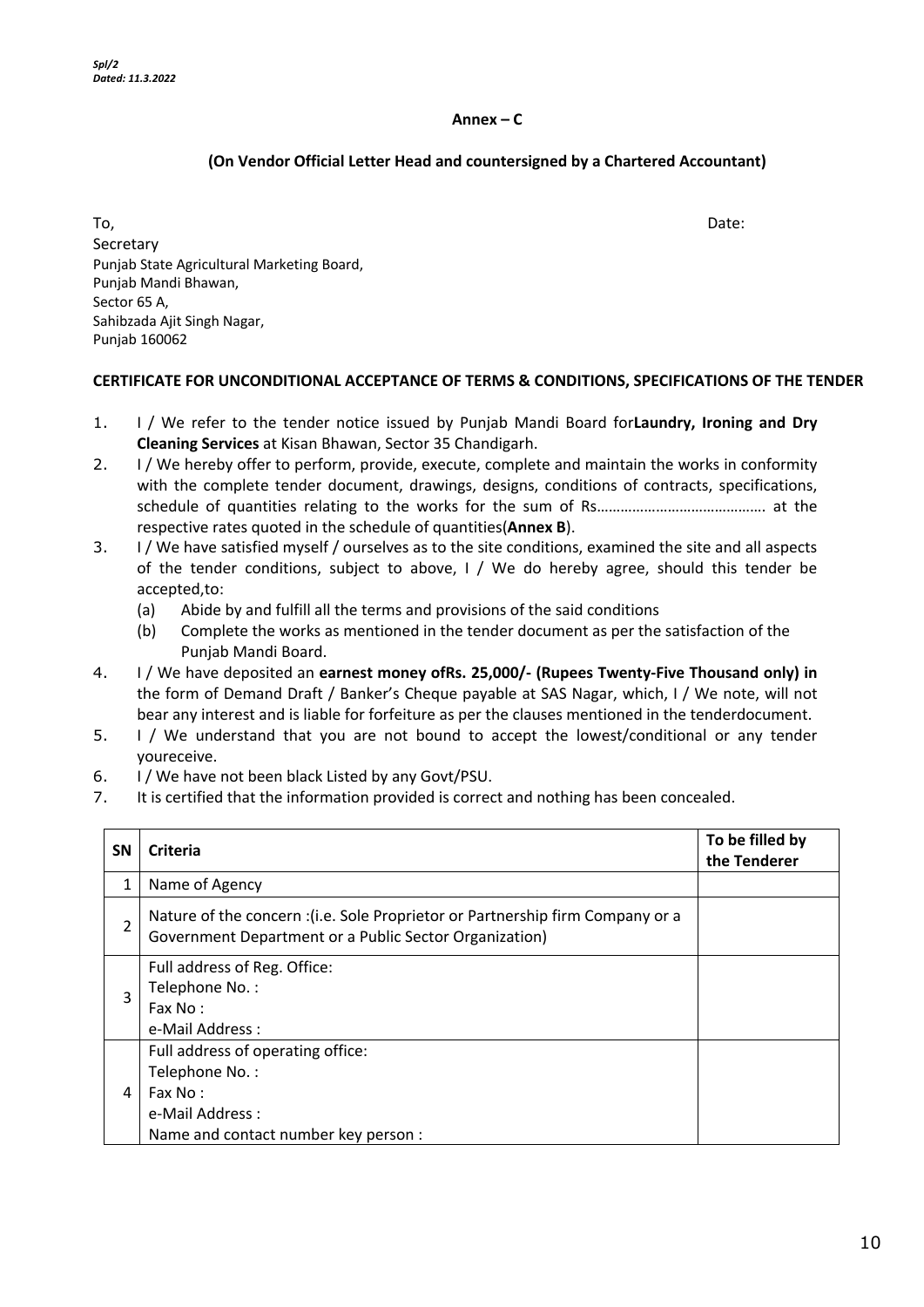|    | Full address of workshop:                                                    |  |  |
|----|------------------------------------------------------------------------------|--|--|
|    | Telephone No.:                                                               |  |  |
| 5  | Fax No:                                                                      |  |  |
|    | e-Mail Address:                                                              |  |  |
|    | Name and contact number key person:                                          |  |  |
| 6  | Banker of Agency with full address                                           |  |  |
| 7  | Registration number of the Agency/firm                                       |  |  |
| 8  | PAN No.                                                                      |  |  |
| 10 | <b>GST Number</b>                                                            |  |  |
| 11 | IT Return of the Agency for the last year                                    |  |  |
| 12 | Number of Laundry machines and staff available with the Agency.              |  |  |
|    | (Attach list of machines and years in servicesin Annexure D)                 |  |  |
| 12 | Number of staff available with the Agency (Attached Annexure E)              |  |  |
| 13 | Details of contracts handled in previous three years.                        |  |  |
|    | (Attached Annexure A)                                                        |  |  |
|    | Certificate of satisfactory performance from the organization to whom the    |  |  |
| 14 | service was provided (Attach copies) or if only shop operated privately - pl |  |  |
|    | provide experience from 5 satisfied prominent customers with their details   |  |  |
| 15 | Specify the quality/Make that will be used:                                  |  |  |
|    | (a) washing detergents                                                       |  |  |
|    | (b) reagent                                                                  |  |  |
|    | (c) disinfectants                                                            |  |  |
|    | (d) softner                                                                  |  |  |
|    | (e) whitening agent                                                          |  |  |
|    | (f) scent for the clothes/ fabrics                                           |  |  |
|    | (g) any other                                                                |  |  |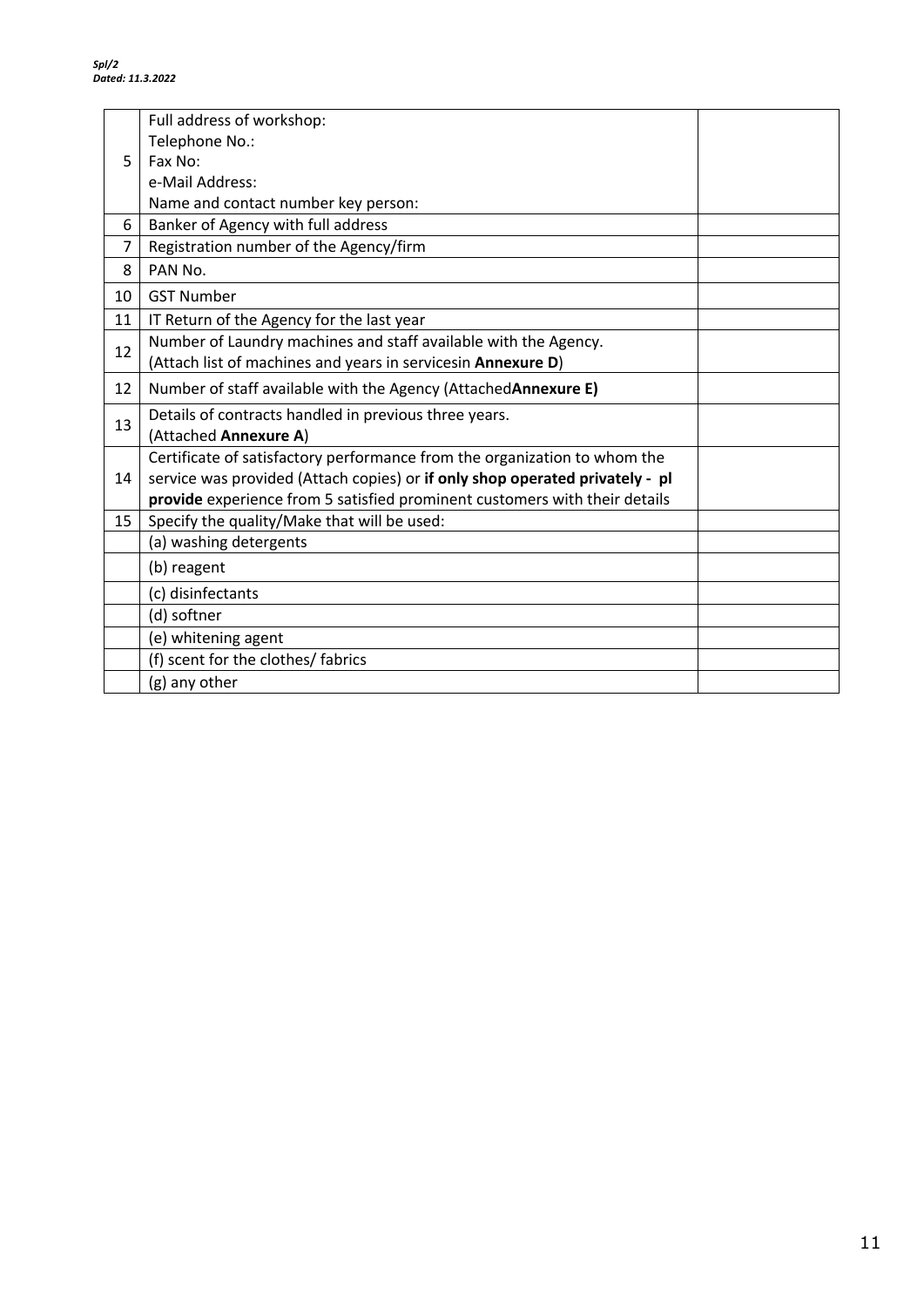#### **Annex – D (Details of Washing Machine and Dryer is mandatory)**

| SN Details of Machine (Number of, Make, Capacity etc) | To be used for |
|-------------------------------------------------------|----------------|
|                                                       |                |